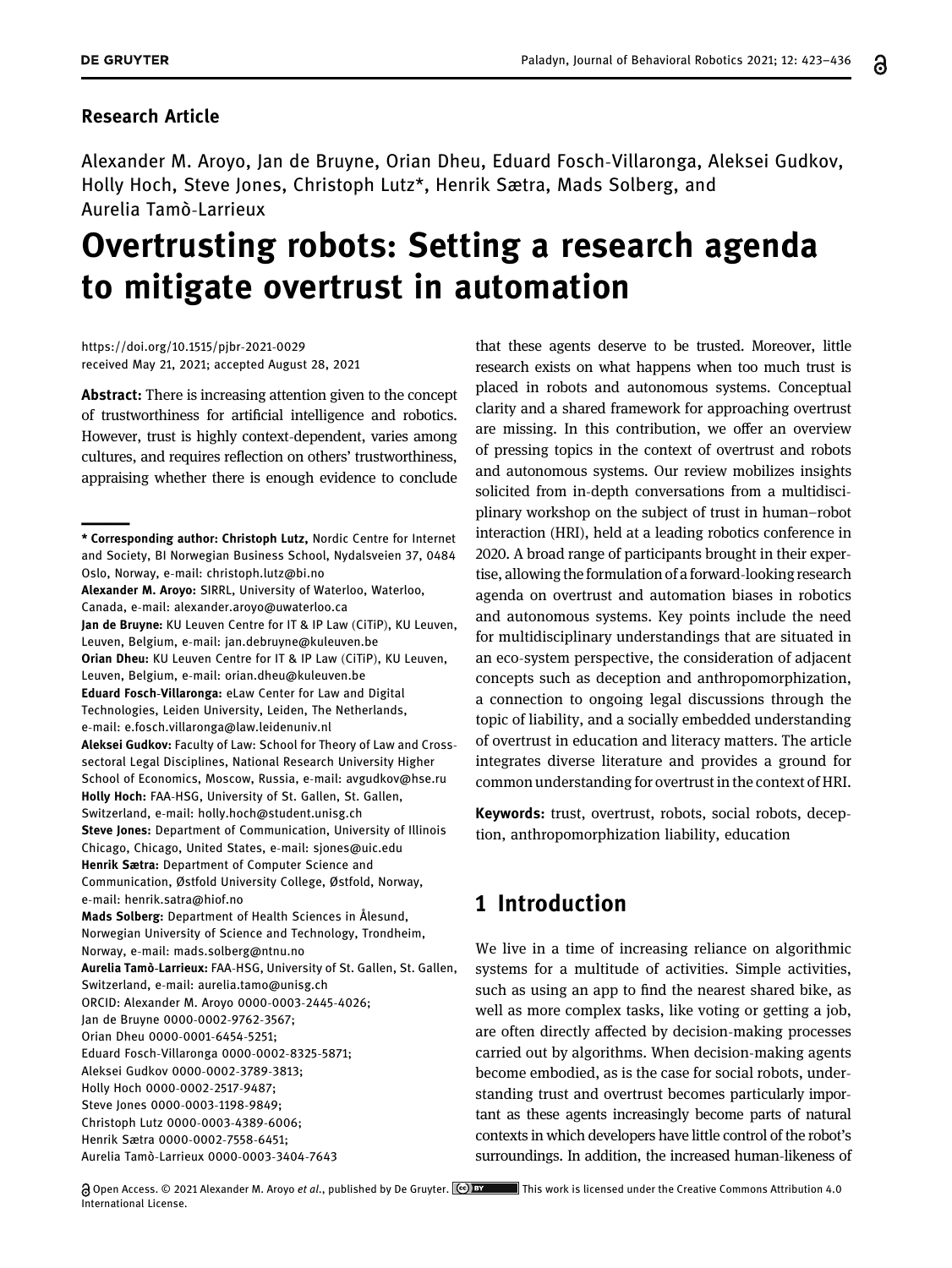certain robots invites humans to trust them in a way distinct from that of, say, a robot arm in a car factory. In the words of the European Commission, "as digital technology becomes an ever more central part of every aspect of people's lives, people should be able to trust it. Trustworthiness is also a prerequisite for its uptake" [[1](#page-10-0)]. In this article, we refer to robots or robotics when we mean embodied agents, while the term autonomous system is used more broadly to include embodied as well as virtual systems that interact with individuals.

In robotics and autonomous system literature, the most common definitions of trust in automation are the following: Lee and See define trust "as the attitude that an agent will help achieve an individual's goals in a situation characterized by uncertainty and vulnerability" [[2](#page-10-1)]. Meyerson et al. defined trust as "a unique form of collective perception and relating that is capable of managing issues of vulnerability, uncertainty, risk and expectations" [[3](#page-10-2)], while Hancock characterized trust as a reliance on others not to perform actions that are prejudicial to their own well-being [[4](#page-10-3)]. Trust is thus a relational concept, as it is used to describe the trustor's positive expectations of the trustee in uncertain circumstances [[5](#page-11-0)]. Levine and Schweitzer [[6](#page-11-1)] distinguished between what they call benevolence-based trust and integrity-based trust, in which the first regards the goodness and intentions of the trustee and the latter concerns adherence to acceptable ethical principles. Furthermore, trust is highly context-dependent and varies among cultures [[7](#page-11-2)]. It requires reflection on others' trustworthiness, appraising whether there is enough evidence to conclude that these agents deserve to be trusted. The most salient criteria for trustworthiness are truthfulness, lack of exploitation of the dependent party's vulnerabilities, the constructive contribution to expected benefits, and the willingness by the trusted party to be held accountable [[8](#page-11-3)].

Unfortunately, highly automated systems (and especially robots) are at risk of being overtrusted. Lee and See defined overtrust as an insufficient calibration between the system's capabilities and a person's trust [[2](#page-10-1)]. Parasuraman and Riley added that a system can compromise safety and profitability if it has been inappropriately relied upon [[9](#page-11-4)]. Yet, while policymakers in Europe highlight the importance of trust in a (robotically) mediated world [[1](#page-10-0)[,10](#page-11-5)], research on what happens when too much trust is placed in robots and autonomous systems is quite novel [[11](#page-11-6)[,12](#page-11-7)]. Therefore, we call for new research on overtrust not only in the robotics community but also among social scientists, legal scholars, and policymakers.

On 4 September 2020, we held a half-day workshop at the 29th IEEE International Conference on Robot &

Human Interactive Communication (RO-MAN).<sup>1</sup> The workshop was held online through Zoom and focused on sharing knowledge about how to understand and address overtrust in robots. It brought together a group of researchers and practitioners from various disciplines, including law, ethics, communication, philosophy, science and technology studies, cognitive anthropology, computer science, and robotics engineering. A call for extended abstracts was circulated on social media (Twitter) and through the personal networks of the organizers. This resulted in seven accepted contributions that were subsequently presented and discussed at the workshop. The topics covered the black box problem/transparency, the notions of overtrust leading to over-reliance, liability risks, deception, the role of robots in human participant research, and a spotlight on the Wizard of Oz (WoZ) technique.

In addition, a leading human–robot interaction (HRI) researcher held a keynote on moral psychology in HRI. Finally, around 15 RO-MAN attendants who did not present an extended abstract joined the workshop and the discussions, leading to an overall number of 25 participants. The workshop participants investigated what happens when trust becomes overtrust, and automation bias, erroneous belief in technological capabilities, seeps in. They analysed scenarios in which trust in automation becomes destructive for individuals, groups of individuals, and society at large; in particular, when overtrust leads to physical (e.g. injuries, damages) and psychological (e.g. manipulation) consequences. The workshop participants were asked during the last interactive session of the workshop to identify the key topics and issues discussed throughout the morning. Each participant was given a chance to respond to the comments of the others. During these discussions, the moderators' task was to distil and re-group common issues that were raised to determine a research agenda that covered each participant's central topics. This brainstorming and synthesis activity aimed to distil critical issues that will (and should) be subject of further research in the coming years concerning overtrust and HRI.

Following up on the workshop, the moderators reached out to the presenters and selected participants to ask if they were interested in writing an agenda paper. Most presenters and approached participants agreed to be involved. To start the joint writing project, the involved authors developed the research agenda identified during the workshop and elaborated further upon those topics. In subsequent months, the writing happened as a collective effort, with each co-author bringing in their expertise on the topic. The paper's goal

<span id="page-1-0"></span> $\overline{\phantom{a}}$ 

<sup>1</sup> See http://ro-[man2020.unina.it/.](http://ro-man2020.unina.it/)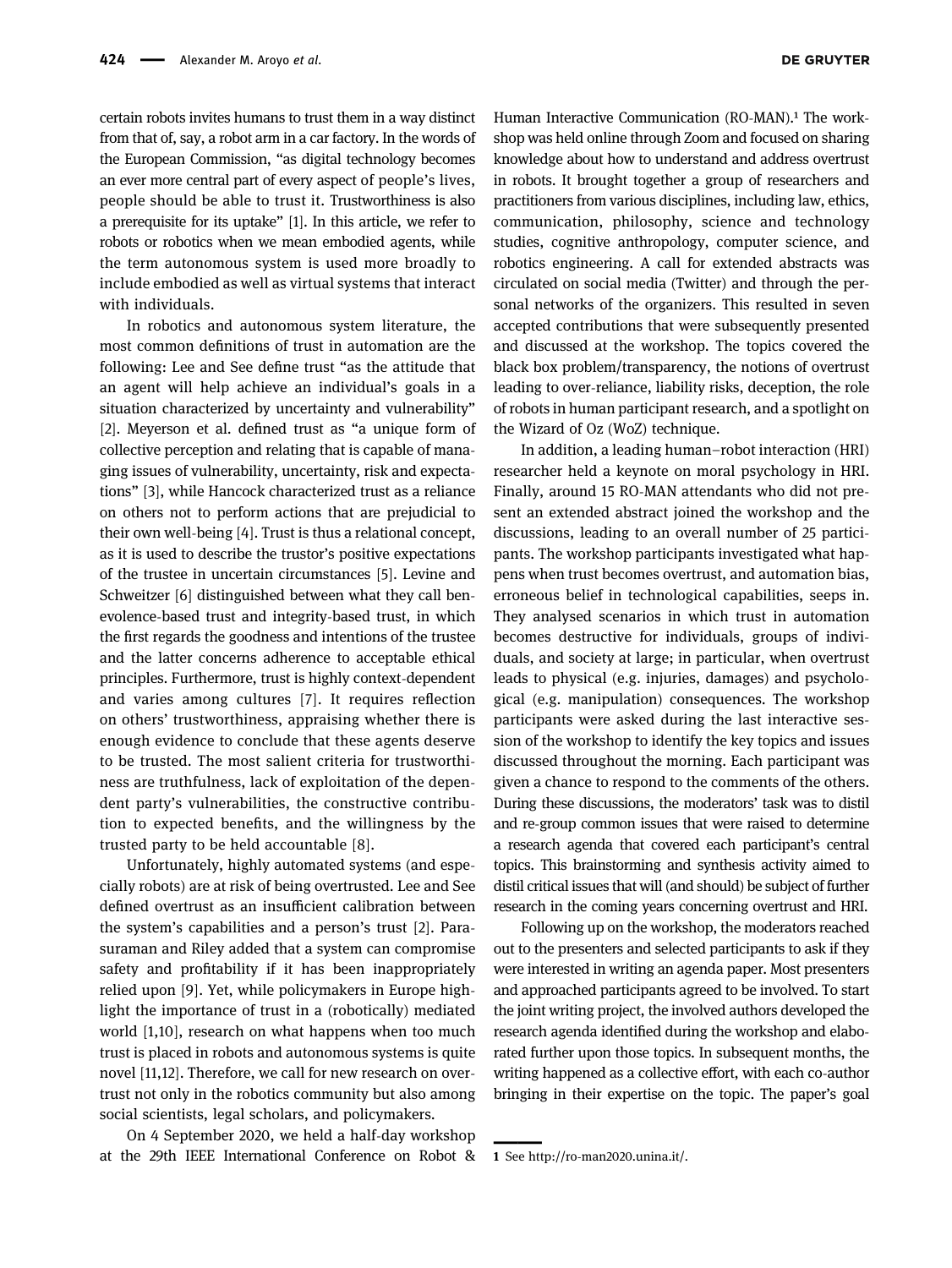was to synthesize the workshop discussions and expand on them by developing a forward-looking research agenda on overtrust and robots.

In this article, we would like to share this agenda with the larger research community. Below we combine a summary of important discussions during the workshop and identify research gaps.

# 2 What we know about overtrust and robots

HRI has started to look into overtrust in the context of robots. Wagner et al. provided an accessible overview of the literature and some earlier research [[12](#page-11-7)]. They described overtrust as "a situation in which a person misunderstands the risk associated with an action because the person either underestimates the loss associated with a trust violation; underestimates the chance the robot will make such a mistake; or both" (p. 22). Using the example of paediatric exoskeletons, they showed how children may overtrust the device's capabilities, overlooking their limitations, and how parents may be too emotionally invested to appropriately assess risks.

Broadly speaking the concept of overtrust falls within the topic of misuse of automation, i.e. using automation under false beliefs leading to its inappropriate use [[9](#page-11-4)]. Overtrust is related to automation bias [[13](#page-11-8)], where individuals think that technology is more capable than it really is, and complacency [[14](#page-11-9)], when individuals become less vigilant towards the functioning of a system even though attention should be paid to it. Traditionally, key technologies investigated in research on overtrust have been autopilots and automation in factories [[9](#page-11-4)[,14](#page-11-9),[15](#page-11-10)]. However, Wagner and colleagues stress the heightened importance of research on the topic with advances in AI and robotics, as an increasing number of systems have become more autonomous in recent years [[12](#page-11-7)].

Even if the literature on overtrust is still emerging, it builds upon a rich literature on trust in automation overall, e.g. refs [[2](#page-10-1)[,16](#page-11-11)–[18](#page-11-12)], and in particular research that analysed the impact on trust when errors are introduced, e.g. refs [[2,](#page-10-1)[19](#page-11-13)[,20](#page-11-14)]. Indeed, the introduction of errors or malfunctioning of systems leads to recalibration of the possible initial positive expectations towards the working of a system (so-called "positivity bias" [[18,](#page-11-12) p. 699]). In other words, the human operator or a system must recalibrate their trust in the system and implement control strategies for it [[20](#page-11-14)]. However, in cases of overtrust, either the errors are not perceived *per se*, or a recalibration process does not occur. This is why the topic of overtrust is, as mentioned, interlinked with complacency and automation bias. In contrast to complacency though (understood as a lack of vigilance over the functioning of a system), overtrust is understood as having a more active meaning, as an individual is actively assuming a greater capability of the system than they should [[14](#page-11-9)].

Even though the concept and definition of overtrust in automation were introduced by the end of the 1990s [[2](#page-10-1),[9](#page-11-4)], the HRI community has only recently focused on overtrust. Depending on its severity, overtrust can have different consequences. For example, Gaudiello et al. have studied the effects of human conformity following robot suggestions [[21](#page-11-15)]. They found that individuals have a tendency to adapt and change their answers in order to comply with a robot's suggestions. This outcome could be useful for educational purposes, such as when the robot works as a tutor for a child. However, this case also sits at the borderline of overtrust. While the compliance with the robot's suggestion might not be risky, and sometimes even desirable (especially when a robot has more up-todate or better quality information than the user), it could also create a chain of events whereby trust in a system leads to overtrust.

Salem et al. studied the effects of a robot presenting a faulty behaviour, and how participants would react to the odd requests by the robot [[22](#page-11-16)]. The participants performed most of the tasks requested by the robot even if they were causing property damage or information leakage. The authors concluded that "although the robot's erratic behaviour affected its perceived reliability and trustworthiness, this had no impact on participants' willingness to comply with its instructions, even in the case of unusual requests" [[22,](#page-11-16) p. 7]. Another example of overtrust is provided by Robinette et al., where participants were put into a realistic emergency scenario and still had a strong tendency to follow a robot that earlier expressed faulty behaviour, rather than following the emergency signs [[11](#page-11-6)].

Few researchers in HRI have looked at overtrust from the psychological perspective. Social Engineering (SE) is a psychological manipulation that induces people to take actions that may or may not be in their best interest [[23](#page-11-17)]. These techniques may take advantage of the trust and kindness displayed by humans to conspecifics [[24](#page-11-18)]. Postnikoff and Goldberg started working on the theoretical concept of SE robots [[25](#page-11-19)], while Booth et al. used a robot as a proxy to enter an unauthorized location by piggybacking [[26](#page-11-20)]. Aroyo et al. further worked on a practical application by mapping an already perfected SE framework on a robotic setting where the robot succeeded to acquire personal sensitive information from participants, made them conform to its suggestions, and gamble money [[27](#page-11-21)]. Finally, Aroyo et al. studied the effect of authority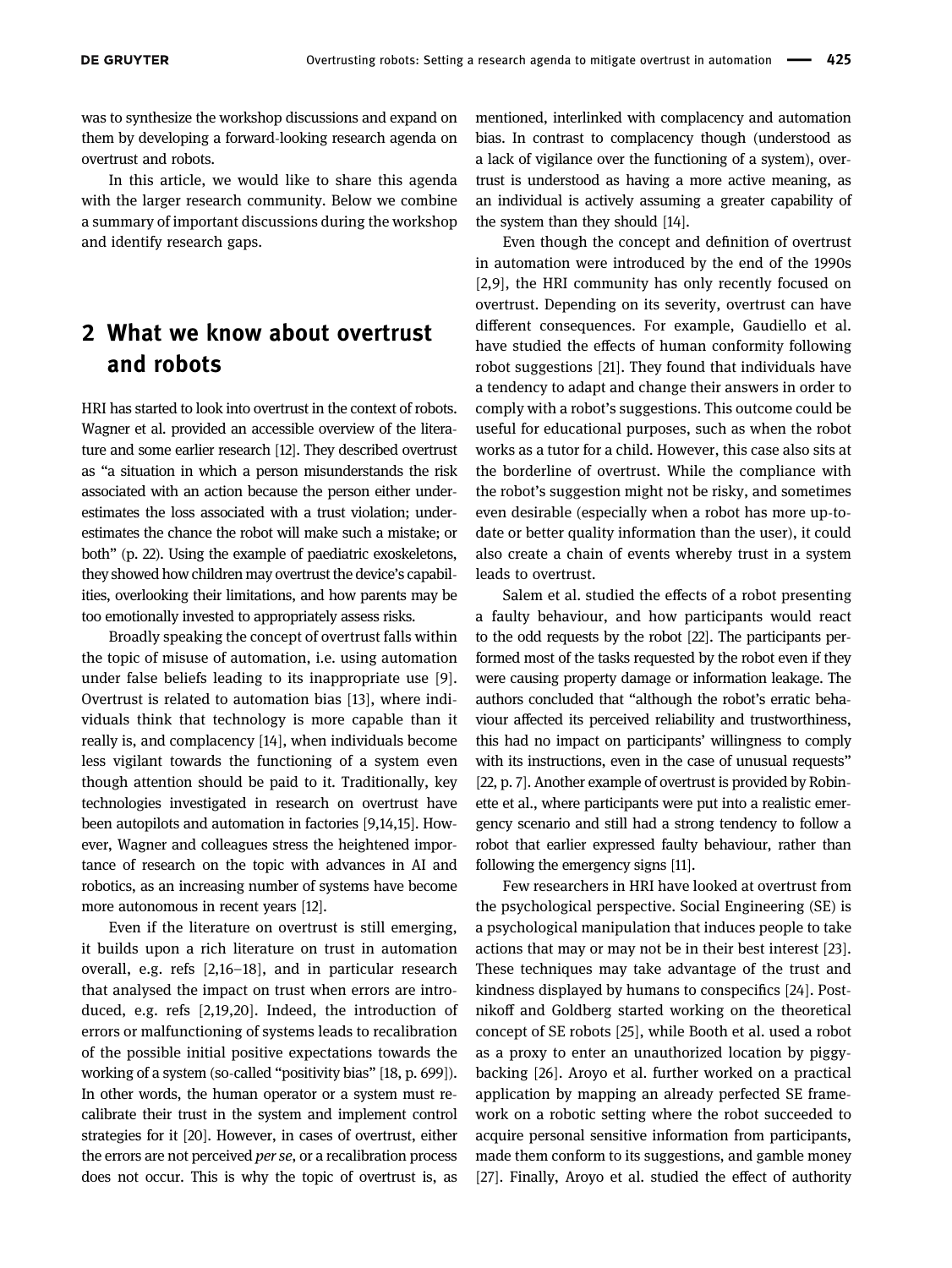from a highly human-like robot on participants, making them obey morally controversial requests that violate preestablished rules [[28](#page-11-22)].

This overview of the literature shows that overtrusting robots can have adverse consequences. Although trust is essential for HRI, our disposition may effectively generate overtrust that could potentially endanger humans physically and psychologically. The overview also shows that the study of overtrust in robots has mainly been a topic in HRI research and social psychology but has received less attention in other disciplines such as philosophy, the law, sociology, and communication. To provide a broader take on the topic that includes perspectives from the social sciences and humanities, in addition to technical considerations, the participants of the IEEE RO-MAN workshop set out a research agenda summarizing the main discussion points of the workshop and providing an outlook on new inquiry on this research topic. However, it is important to clarify that this research agenda does not aim at exhaustively listing all the topics that could possibly affect the level of trust invested in robots. It is clear that many other factors may be identified and analysed with respect to overtrust. Rather, this overview highlights some of the most pressing discussion points that ought to be further assessed and explored.

# 3 Overtrust research agenda 2021

Overtrust is inherently linked to trust, but goes beyond a level that is rationally or objectively ideal or suitable. In a sense, we notice a gap or mismatch between what is and what is expected – this gap can be explained by overtrust. As a workshop participant put it, "Intuitively, it [overtrust] seems like a very strange concept as it puts a scale on trusting relationships, but one that extends past the level of optimal or desirable trust, or even sufficient trust." Borenstein et al. state that in the context of robotics, overtrust portrays a situation in which a person accepts risk because the robot appears to, or is expected to, perform a function it cannot, or, in another context, when a person engages in risky behaviours because they believe that the robot will help mitigate the risk [[29](#page-11-23)]. As elaborated above in the literature review (see Section 2), there are still many aspects of overtrust in automation, and overtrust in robotics in particular, that require multidisciplinary research to better distil the relevant factors that contribute to situations which extend the "level of desirable trust." The following research agenda points to the key and, in our opinion, most pressing, topics identified during the IEEE RO-MAN 2020 workshop (see Section 1):

- 1. The term "overtrust" requires further interdisciplinary conceptualization to make research on the topic more comparable across disciplines and weave in lessons learned from each field into the policymaking discourse;
- 2. The effects and implications of deception on trust and overtrust must be understood more comprehensively as manipulation by autonomous systems is a key challenge of new technological developments (e.g. artificially intelligent systems, see the proposal for AI Act in the EU [[30](#page-11-24)]);
- 3. The role of anthropomorphization in trusting relationships must be better understood in automation and specifically in the context of embodied agents interacting with individuals (e.g. social robots) to address potential biases and misconceptions formed especially by more vulnerable individuals (e.g. children, elderly, marginalized communities);
- 4. An analysis of the ecosystem(s) in which overtrust most often occurs should be conducted to identify roles and responsibilities and ensure systems are safe to use (to the whole extent of the word, see the dimensions of safety in ref. [[31](#page-11-25)]) and designed in a transparent manner that allows us to allocate accountability [[32](#page-11-26)];
- 5. Regulatory tools such as liability regulation need to be analysed towards creating appropriate risk-allocation among different stakeholders; and
- 6. Literacy and educational initiatives must be developed to empower users to identify potentially undesirable trusting relationships with automation.

Addressing these issues will require collaborative efforts from multiple disciplines beyond the HRI community.

## 3.1 The need for multidisciplinary definitions

Settling on a definition that specifies necessary and sufficient conditions of "overtrust" was challenging, but the workshop participants agreed that overtrust refers to situations where a robot or an automated system's expected performance exceeds its actual constraints. While the term conjured many different associations furthering concepts of trust, overtrust, and deception, reliance was ultimately considered paramount to such definition.

Trust, it should be noted, has long been understood as a relational construct [[33](#page-11-27)]. Simmel's work on trust [[34](#page-11-28)] offers an understanding built not only on the functional dimension of trust related to risk-taking and cooperation [[35](#page-11-29)[,36](#page-11-30)] but also on its embeddedness in systems of belief, particularly with reference to trust as a state of mind, or as faith. In the 1990s, scholars began to explore and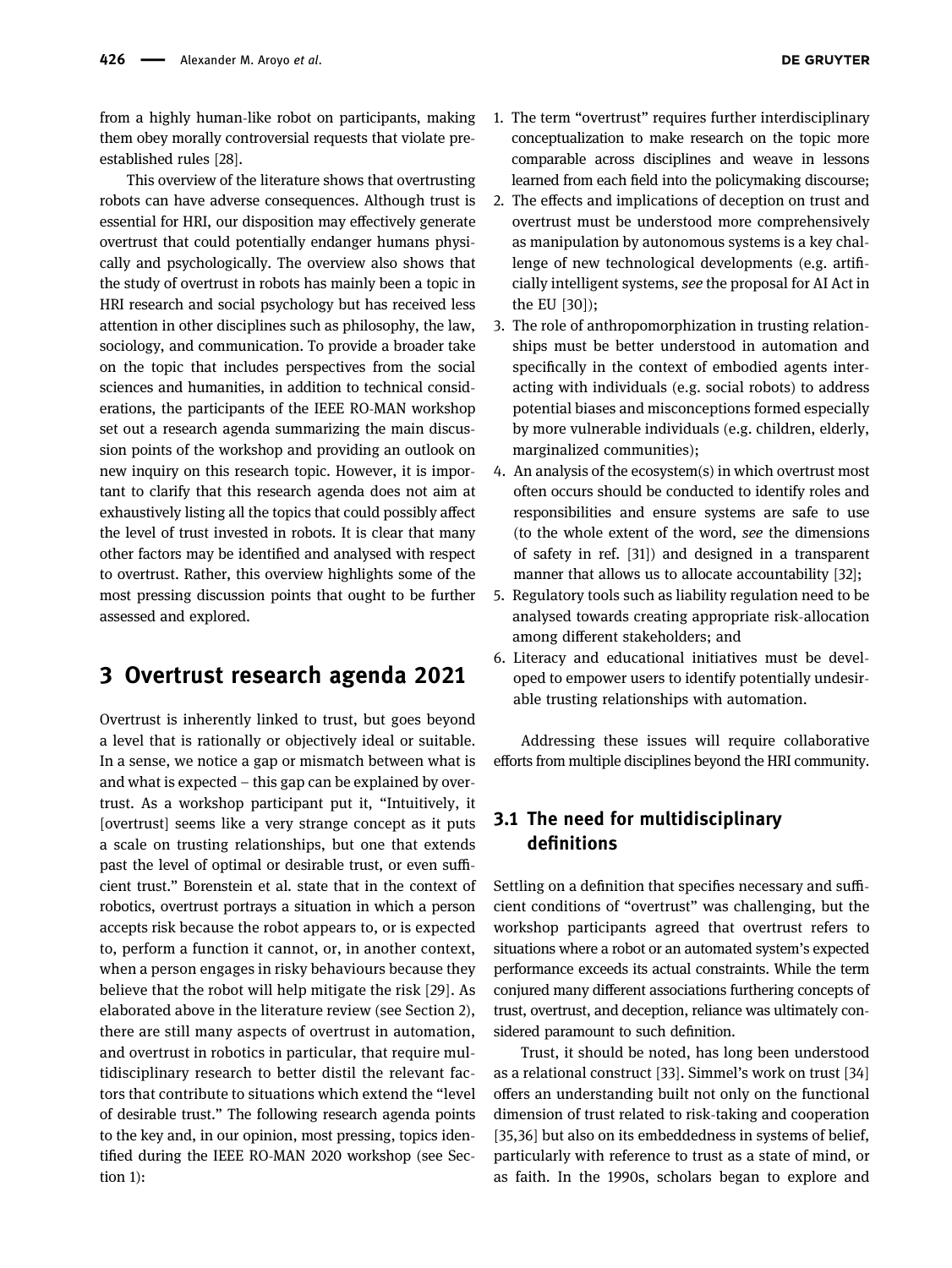understand the connections between trust and social capital and focused on the development and maintenance of relationships and social order [[37,](#page-11-31)[38](#page-11-32)]. It will be critical to explore these dimensions of trust in relation to human–machine interaction and communication as humans develop new relationships with machines, particularly ones such as robots, digital voice assistants, and other kinds of intelligent agents [[39](#page-11-33)–[41](#page-12-0)].

Fundamentally, trust is a relational concept, based around vulnerability and the belief by an agent (trustor) that another entity (trustee) will do as expected. Both risk and interdependence are essential in sociological and economic conceptualizations of trust [[42](#page-12-1),[43](#page-12-2)]. On one hand, risk is typically classified as the (perceived) probability of an uncontrolled loss. Without risk, trust is somewhat less relevant, as the trustor is not dependent on some other agent to reduce their own vulnerability to the said risk. With respect to risks, it has been suggested that a risk-based approach could be applied to prevent negative incidents [[44](#page-12-3)]. On the other hand, interdependence is defined as a state in which one party has to rely on another to achieve a specific desired outcome. While these characteristics of trust pertain to trust in automation, trust in automation is characterized by additional factors that relate to the technology itself [[45](#page-12-4)].

Some propose that the factors promoting trust in automation include the reliability, validity, and robustness of algorithmic systems [[45,](#page-12-4)[46](#page-12-5)]. These factors are said to strengthen the performance aspects of technology and promote trustworthy algorithmic systems. Trustworthy systems should be predictable (i.e. work the way they are supposed to), robust (withstand outside tampering), and able to fulfil the activity required of them. Since algorithmic systems are not single entities but interconnected elements that are deliberately or organically organized in a way that achieves a particular outcome, trust in automation includes not only factors related to performance but also those necessary for individuals to interact with them. These factors include traditionally human concepts, such as expertise and personality traits, environmental or cultural influences, the purpose(s) underlying an algorithmic system, as well as the intention(s) of those operating such systems [[4,](#page-10-3)[16](#page-11-11)[,22](#page-11-16)[,46](#page-12-5)]. These factors lead to trustable algorithmic systems or systems that a specified community accepts as competent, genuine, and/or honest.

#### 3.2 Deception by robots

While potentially problematic for various reasons, we know that people trust robots in some contexts, and that robotic researchers actively cultivate trust-based relationships. Humans have evolved to depend on both information and practical support from other agents, which puts us at the risk of deception. If each individual had full and correct information in all situations, and the power to effect the changes they desired, they would not have to rely on others, and deception would not be as much of a problem as when we have to rely on veracity of the information provided by others and that they do the things they say – or we expect – them to do. In this context, it is useful to distinguish between epistemic trust in the quality of information we may acquire from robots, and pragmatic trust in a robot's physical capabilities. Trust in the quality of information partly requires that we trust the intentions and integrity of the sender of information, and while we will not assume that a robot is capable of having intentions, some people will in fact attribute such capabilities to robots. The discrepancy between what people believe a robot to be capable of (i.e. intentions and goodwill) and what a robot is actually capable of, has given rise to the notion that robots can be deceptive [[47](#page-12-6)]. This will be examined in more detail below, as we examine different forms of robot deception. An example of such being robots that are designed to give the impression of empathy, with the goal of making a human believe it really has such capabilities, in order to elicit a certain response from users.

Some will argue that robots are not deceptive per se, as it is people's tendency to anthropomorphize technology that is problematic, i.e. our capacity to "imagine greater competence than is actually present" [[48,](#page-12-7) p. 125]. In this view, people will deceive themselves into believing that just about anything is capable of having, for example, intentions and a purpose [[49](#page-12-8)]. We argue that responsible social robotics requires designers to account for the human tendency to anthropomorphize technology. Robot deception may thus be intentional, or simply follow from negligence. As anthropomorphization of social robots can have effects on overtrust, it is necessary to not only be aware of active efforts to encourage this but also to proactively counteract unintended and unfortunate anthropomorphization [[50](#page-12-9)].

Deception is central for the evolution of many intelligent systems. The most interesting question for HRI is often when and how a robot can be used for deception, rather than whether it can be deceptive per se [[4](#page-10-3),[51](#page-12-10)]. Like in experimental psychology [[52](#page-12-11)], deception on some level is arguably integral to research practices in social robotics. Quite often, researchers rely on a "manipulation technique" known as WoZ to control "the robot as a puppet to uncover specific social human behaviours when confronted with a machine" [[53](#page-12-12), p. 3]. Here, an ex-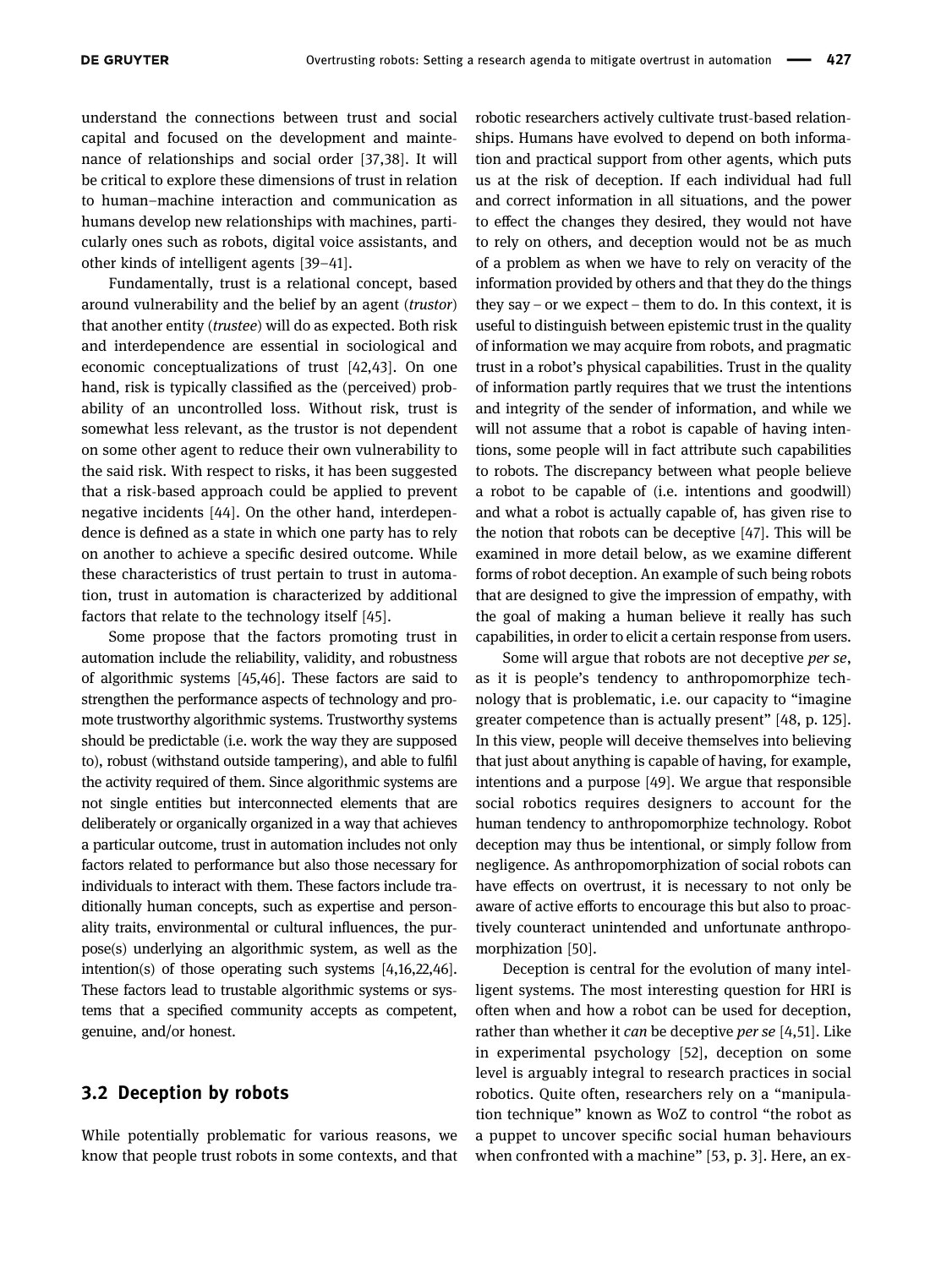perimenter or confederate operates the robot, without the research subject being aware, controlling various input variables in accordance with careful and meticulously described protocols for the particular study. In many cases, these kinds of simulations are necessary to learn about human–machine interactions, due to technological or other constraints [[54](#page-12-13)]. There is nothing inherently suspicious or unacceptable with this research paradigm. But when an astute human agent is kept in the interactional loop, experimenters and robot-designers may also inadvertently create conditions for overattributing the robot's capabilities, which in turn may result in overtrust. In HRI this has necessitated rigorous reporting guidelines about WoZ protocols, and the role played by "wizards" in these interactions, including information about variables such as their demographics, training level, error rate, production- and recognition variables, and familiarity with the experimental hypothesis [[54](#page-12-13)]. In terms of overtrust, these experimental practices may be consequential when social robots migrate from the cultural context of the research laboratory and into the outside world, like when social robots are considered implemented in healthcare practices. Just like with folk-concepts like "sociality," we need more empirical research on how trust and overtrust are created and maintained through joint, situated interactions between robots and their human interlocutors, as well as how design choices shape these encounters (see, for instance, [[55](#page-12-14)]). From an ethical, legal, and social perspective, there is a need to understand the design choices that lead people to trust or distrust intelligent machines. Sometimes this means that we must extend our unit of analysis to encompass robot designers and experimenters in HRI (i.e. "wizards"). Insights about folk-theories of trust and overtrust that inform the design choices of roboticists and others involved in the making of robots can be acquired from ethnographic research of their work in naturalistic contexts (e.g. ref. [[56](#page-12-15)]). One should, in other words, not heed the advice of The Wizard, if he booms: "pay no attention to that man behind the curtain!".<sup>2</sup>

Shim and Arkin provided a detailed examination of robot deception and the potential benefits of deception for HRI [[57](#page-12-16)]. In doing so, they also provide a taxonomy of robot deception, with three dimensions (interaction object, goal, and type), each divided into two categories. As we later argue that deception impacts overtrust, their framework is useful for categorizing the target of deception, the reason for deception, and intentionality. For

<span id="page-5-0"></span>

example, a robot can deceive a human or another robot (target), it can deceive in order to promote the perceived interests of the target or someone else (goal/reason), and it can deceive by physical or behavioural means (type) [[57](#page-12-16)]. Another typology consists of three types: external, superficial, and hidden state deception [[58](#page-12-17)]. The first relates to how a robot may deceive about other things than itself, such as a weather forecast. The second involves deception leading humans to believe the robot has capacities it does not, such as emotions, hopes, and desires. Hidden state deception occurs when we disguise actual features. These three categories are useful for categorizing the deception involved in encouraging or discouraging anthropomorphism, to which we shortly turn.

In closing, deception by robots is not inherently bad. More than that, it can be required for facilitating effective HRI, and it can even have positive consequences for the humans interacting with the robots [[59,](#page-12-18)[60](#page-12-19)]. While trust is important in human affairs, prosocial deception – for example white lies, games, and theatre – is also integral to our social interactions [[61](#page-12-20)]. Robot deception can, in some situations, increase efficiency in care situations and levels of cooperation in games, increase human social engagement where the robot is present, and help build human–machine trust [[50](#page-12-9),[62](#page-12-21)]. Furthermore, current social robots are not intentional agents, meaning that any deception is a byproduct of human design, whether intentionally or unintentionally. Not all deception is intentional, and robot deception can occur through coincidence or neglect [[5](#page-11-0)]. Furthermore, deceptions are sometimes used by experimenters to elicit specific interactional effects when subjects are interacting with robots in the research laboratory. A designer that merely attempts to design a useful robot that uses, for example, referential and mutual gaze to improve the effectiveness of human interaction with the robot might end up creating a robot that deceives users into thinking it is something it is not. Our use of the concept of deception is thus based on a focus on the target of deception and not the intentions to deceive [[5](#page-11-0)[,63](#page-12-22)].

## 3.3 Does anthropomorphization lead to greater overtrust?

Social robots are increasingly embedded in numerous aspects of our lives, often at home or in the workspace. Their capabilities to mimic human speech, monitor our behaviours, and be part of social activities are social functions that all contribute to their "human likeness." However, these anthropomorphic features might obscure certain risks, for example concerning privacy [[64](#page-12-23)], or

<sup>2</sup> Line spoken by The Wizard of Oz, played by Frank Morgan, in the film The Wizard of Oz, directed by Victor Fleming (1939).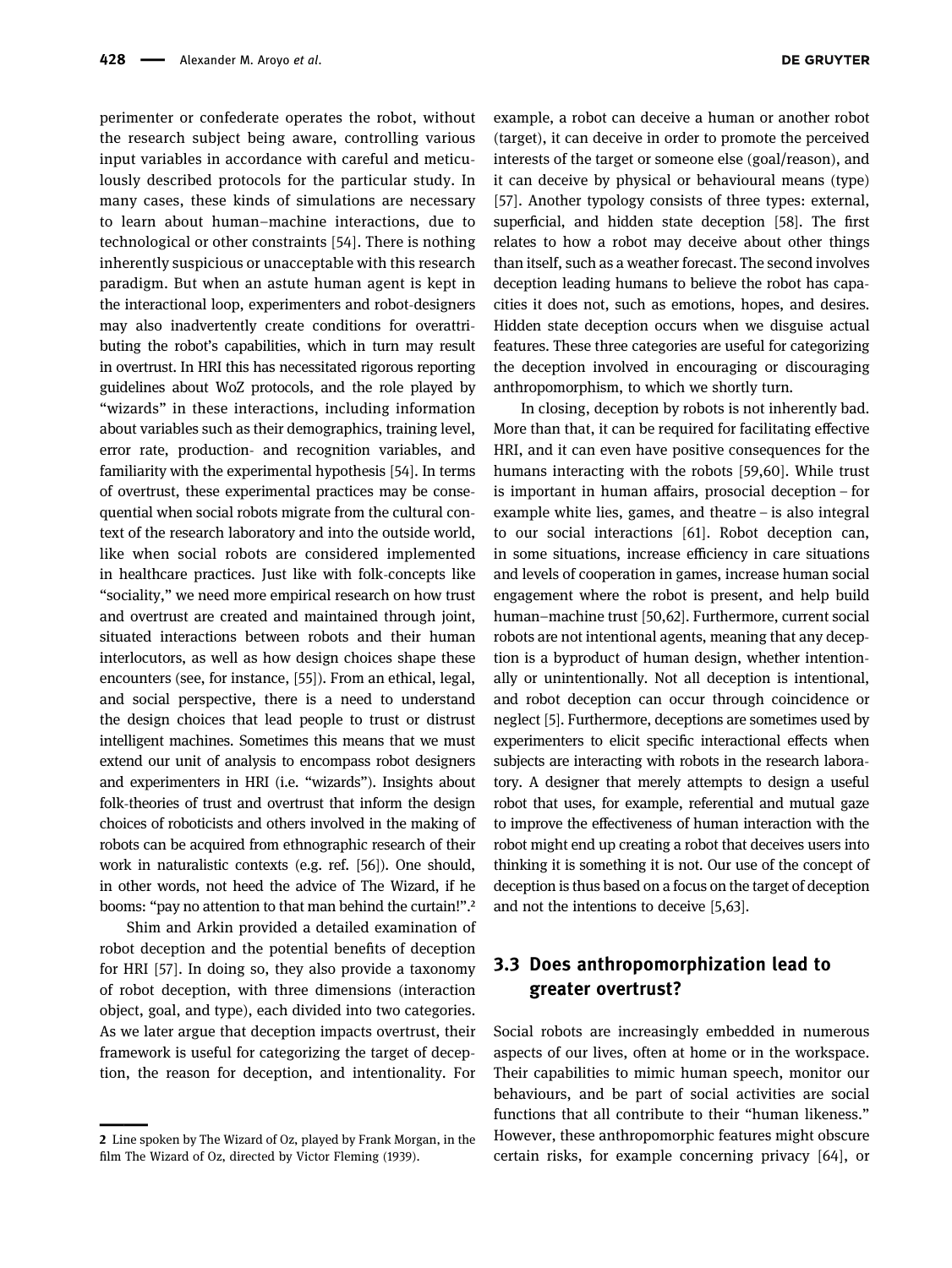cloud our understanding that these robots are mere machines. While not robot-specific, anthropomorphism becomes highly relevant as robots increasingly mimic human features and capabilities [[47](#page-12-6),[65](#page-12-24)].

This has led some to suggest that avoiding anthropomorphization is necessary for preventing overtrust [[12](#page-11-7)]. These (perceived) blurred boundaries between humans and machines will make the overtrust phenomenon more relevant. Although people may be more vigilant in the early stages of introducing social robots, they may gradually be more willing to (over)trust a social robot that looks and sounds like them more easily than a smart home appliance, such as a vacuum [[66,](#page-12-25)[67](#page-12-26)].

Due to the complicated nature of the relationship between anthropomorphism and overtrust, the advice to avoid anthropomorphism appears to be too simplistic. Another possibility is to consider overtrust as a result of a lack of anthropomorphizing. When overtrust arises due to human goodwill, anthropomorphism may further exaggerate such tendencies. However, as mentioned, overtrust can be rooted in the robot's (real or idealized) capabilities, regardless of anthropomorphism. In these circumstances, using deception to actively encourage anthropomorphism might counter the tendency to overtrust. Anthropomorphism has essential effects on trust, as it can decrease initial expectations of robots and influence the human reaction to error [[50](#page-12-9)]. As anthropomorphism entails projecting human characteristics onto robots, it might be used to encourage humans that interact with robots to perceive the robots as susceptible to error, much like humans. While anthropomorphism might help reduce overtrust caused by faith in the objectivity and infallibility of machines, alternatively, it could lead to other problems related to the perceived capabilities, for example, goodness or intent. In addition, we need to separate integritybased overtrust from reliability-based. In the latter case, prosocial deception and the equivalent of robot white lies can enable designers to counteract overtrust, or at the very least, alleviate the adverse effects that stem from overtrust.

Solutions to avoid overtrusting robots have been sought. For example, deceptive practices could spur individuals to proactively engage in a situation rather than merely (over)relying on robots, thus encouraging the view of a robot as a social partner [[68](#page-12-27)]. By equipping the robot with eyes, for example, the robot would appear to engage in mutual gaze and referential and deictic gaze in order to facilitate joint attention and encourage a set of beneficial human responses [[62](#page-12-21)]. For instance, the social robot Pepper (Softbank) comes equipped with a random selection of micro-movements pertaining to eye gaze and hands, which create an impression that the machine is pragmatically competent. Mutual gaze increases trust and initiates joint attention, which could enable the robot to lead and divert human attention to important features of the environment, such as exit signs [[69](#page-12-28)].

The extent to which humans will develop relationships with robots may also lead to potentially dangerous situations. The literature on trust and technology adoption indicates that users' expectations and experiences shape these encounters in fundamental ways, although some have hypothesized that human trust in robots may differ from other kinds of autonomous technologies [[4](#page-10-3)]. Consequently, perceptions of robots, whether based on personal dispositions, direct experiences, or influence from widespread social norms and cultural representations in media, will likely form a complex baseline for trust in robots [[70](#page-12-29)]. It is possible then to imagine scenarios in which users may, over a long period, interact with a robot in ways that cultivate trust, only to find that this trust breaks down at a particularly critical juncture, and should not be maintained in the future. Whether autonomous systems act as an empirical observer and reporter, or an interpreter of data and input (or possibly some combination of the two) will have consequences for trustworthiness.

#### 3.4 Mapping the ecosystem

Robots and autonomous systems are far from being pure standalone objects that evolve within a clearly delineated space, but rather blur the traditional boundaries between products and services, disrupting existing paradigms [[71](#page-12-30)]. As components in complex cyber–physical systems, robots, whether in the form of unmanned aircraft, autonomous transportation systems, or humanoid social robots, involve multiple actors and heavily interacting elements, which are highly connected and data reliant mediums [[72](#page-12-31)]. As such, these socio-technological artefacts can only be apprehended and understood within a larger context, that is the social and technical ecosystem in which they evolve and through which they acquire their functions and values [[73](#page-12-32)]. The notion of institution-based trust is sometimes used to describe this ecosystem and its relevance for interactions. In the context of online transactions and e-commerce, such institution-based trust is defined as "the belief that needed structural conditions are present (e.g. in the Internet) to enhance the probability of achieving a successful outcome in an endeavour like e-commerce" [[74](#page-12-33), p. 339] and acts as a precondition for more specific trusting beliefs (e.g. in an online vendor).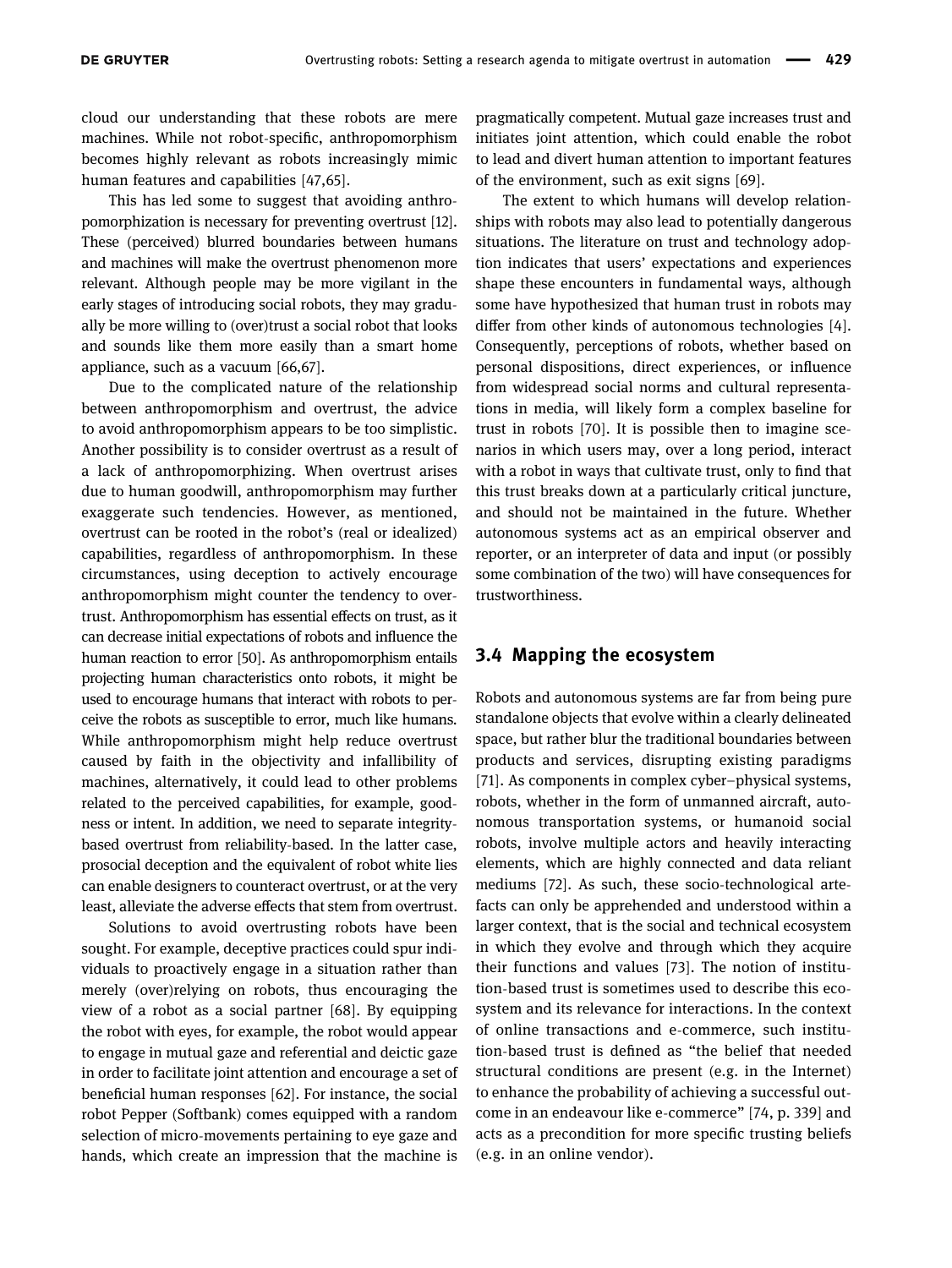Building trust in associated ecosystems remains a central challenge to building trust in robotics generally [[75](#page-12-34)]. Exact apprehensions of socio-technological settings in which they are deployed and used condition the way by which people leverage trust in them, as well as how their associated risks are assessed. While fostering trust in standalone objects themselves, such as a robot or some other autonomous system, remains critical for success of these robots or autonomous systems, it is equally important to extend trust to entire ecosystems. This latter point may be extremely challenging, given their great complexity and opaqueness from the perspective of most laypeople.

While fostering trust in robots is important for capitalizing on their value and societal benefits, mitigating overtrust in these complex artefacts will be just as crucial [[76](#page-13-0)]. There may be potential misalignment between what human agents think a robotic system is capable of doing and its actual technological constraints. Overtrust in robots may also extend to the entire ecosystem in which they are embedded. For example, if users are sceptical towards institutionalized healthcare in a given country in general, they might also be sceptical towards healthcare robots. This could be problematic in the sense that users or the general public may never have an adequate understanding of a robot's functions and its place in the associated technological ecosystem, thereby resulting in a failure to grasp its inherent risks and potentially forgoing salient benefits.

A clear identification and mapping of different actors, components, and functions involved in robots and autonomous systems, as well as their relation to one another, is an essential prerequisite for assessing and addressing risks associated with the operation of social robots [[72](#page-12-31)]. Great attention must therefore be given to delineating and understanding the layered interactions between socially situated robots and autonomous systems. Grasping the multileveled evolution of these robotic ecosystems, from the microlevel of human–machine interaction to the macrolevel of policy, legal, and economic systems, remains key for both fostering adequate trust and averting overtrust. Any policy or regulatory effort in this direction should be based on a holistic view of robots as contextually situated in a sea of social and technical values. Finally, from a liability perspective, mapping these ecosystems will greatly facilitate, at least in theory, the attribution of responsibility, should something go wrong with a given robot.

#### 3.5 Overtrust and liability

The concept of trust also plays an important role with regards to liability for damage caused by robots [[77](#page-13-1)–[80](#page-13-2)]. Suppose, for instance, that an autonomous vehicle causes an accident because the "driver" did not pay attention to the road as they assumed the autonomous system would react when necessary (cf. accident with Tesla and Joshua Brown; see ref. [[81](#page-13-3)]). Overtrusting the autonomous system of the vehicle led to the accident even though the system gave signals to the driver to take over the control again. The question that would arise is whether and under which circumstances the driver/user of the vehicle can be held liable for their fault under national law, for instance by violating a legal rule (e.g. traffic regulations) or acting negligently [[80](#page-13-2),[82](#page-13-4)–[85](#page-13-5)]. This will of course also depend upon the level of autonomy, for which the Society of Automotive Engineers' classification system, defining the degree of driving automation a car and its equipment may offer, is frequently used (SAE J3016).

Several challenges may arise under this fault-based liability, such as the question of whether the act of the vehicle can be attributed to the driver/user. Until now, it remains uncertain whether a user may actually trust the autonomous system in the vehicle. In Belgium, for instance, Article 8.3. of the Highway Code stipulates that the driver must at all times be able to perform the necessary driving actions and have his vehicle under control. The same level of attention is thus still required as from "traditional" drivers, which would undermine the benefits of autonomous traffic. The question also arises whether it is realistic to expect the same level of attention and the ability to actually induce the user/driver to intervene within (fraction of a) second. Autonomous vehicles will presumably be equipped with a system that warns users when they should take over the steering wheel. In case of an emergency, however, this has to be done in a couple of seconds or even a fraction thereof. Additionally, this requires the user's reactions to be adequate in these circumstances. Cognitive research shows that these assumptions are unrealistic [[82](#page-13-4)[,86](#page-13-6)[,87](#page-13-7)].

Reliance on other legal regimes may thus be required. In this regard, objective liability regimes where the proof of fault is not required are viable options. Alternatively, reliance on the EU Product Liability Directive is possible [[88](#page-13-8)[,89](#page-13-9)]. A product is defective when it does not provide the safety which a person is entitled to expect (see chapters in ref. [[79](#page-13-10)]). This is the so-called "legitimate expectations" test, where the concept of trust is at stake again. If a manufacturer emphasizes safety and trust into autonomous systems, there may be a higher risk of liability as the legitimate (safety) expectations of the general public increase [[82](#page-13-4)[,89](#page-13-9)]. The proper allocation of liability also impacts the question whether the user/driver can trust the vehicle, and thus also whether autonomous vehicles will become a reality/can be further commercialized. To fully realize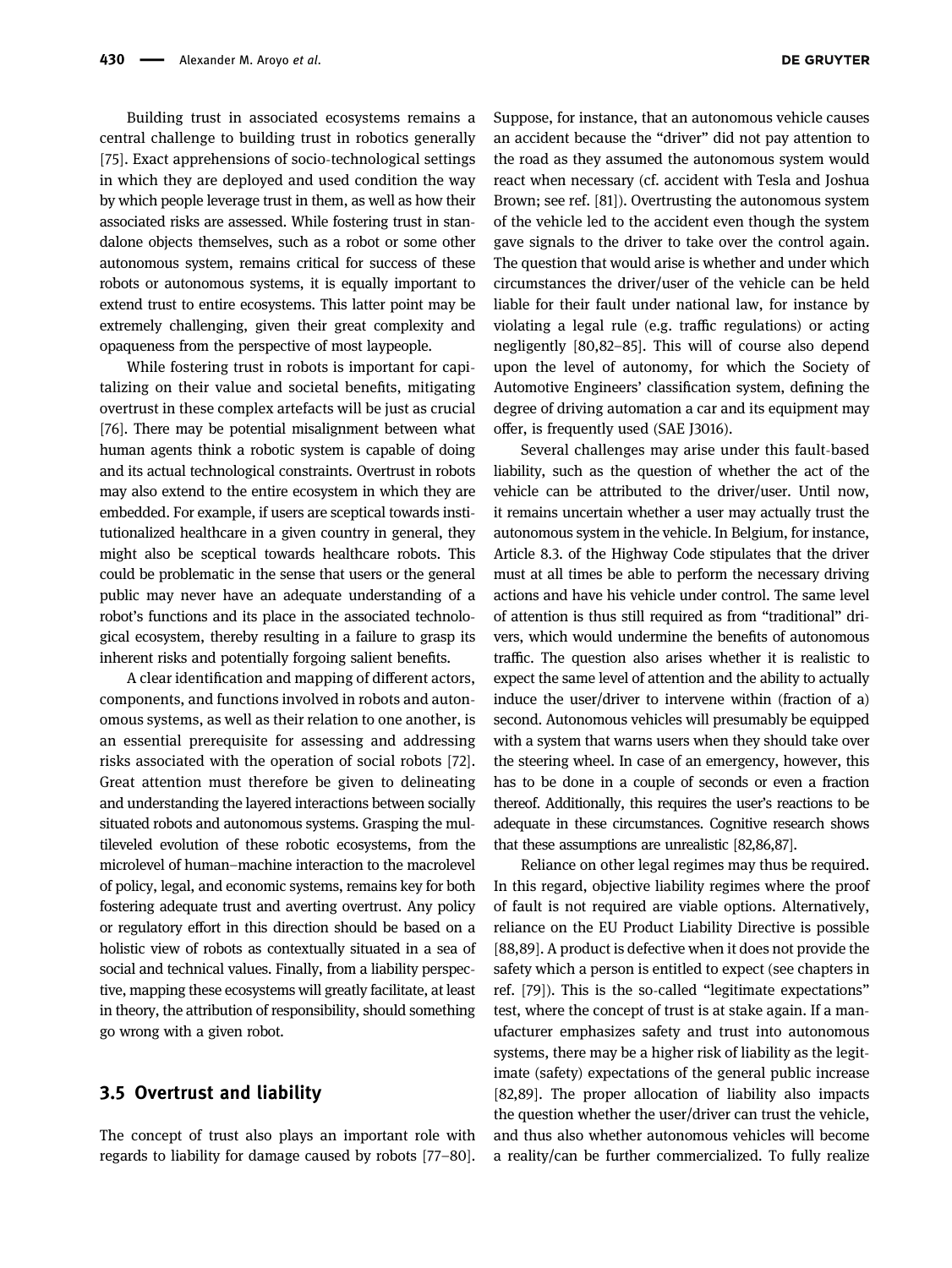autonomous vehicles (and thus also the many benefits), the driver/user should actually be allowed to trust the vehicle without the risk of incurring liability. This means that supervision is no longer needed, and also implies that they should not/cannot be held liable when an error occurs, but instead another party will have to compensate for the damage, for instance, the insurance company, the operator, or the producer [[80](#page-13-2)[,84](#page-13-11)[,85](#page-13-5)[,90](#page-13-12)].

The concept of liability/allocation of liabilities will play an important role in creating trust towards vehicles and could increase autonomization of traffic. Liability is usually apprehended by actors as a risk that has to be mitigated. However, more broadly, liability can also be seen as a trustbuilding mechanism. For instance, if an efficient legal system of liability allocation exists, the victims obtain effective redress and the actors know when they could be exposed. Protection and legal certainty are, therefore, two elements for building trust in these new vehicles and robots globally. The specific issue of trust and autonomous vehicles is actually linked to the question of who should be held liable and it is important to think of liability as an instrument to regulate behaviour. After all, more research is needed on the question of whether liability really has a deterrent effect and incentivizes more careful conduct [[91](#page-13-13)–[93](#page-13-14)].

#### 3.6 Education and literacy

Given that overtrust may become increasingly problematic with greater diffusion of autonomous systems, questions emerge about how users of such technologies can be adequately educated to prevent overtrust (which in turn can lead to overreliance, as an outcome of trust is often a "risktaking behaviour" [[94,](#page-13-15) p. 725], which includes use of and reliance on automation [[2](#page-10-1)[,16,](#page-11-11)[18](#page-11-12)]). Should passengers of autonomous vehicles undergo dedicated safety training, in the sense of a license and test tailored to inform them about the capacities of the system at hand? What technical and operational knowledge is needed to retain a critical and rational stance towards the technology? Answers to these questions will be pressing in different institutional contexts such as mobility, healthcare, the law, households, and in schools/education.

For example, institutional review boards (IRBs) that oversee human participant research at universities and other organizations will need to learn about and be prepared for the use of AI, robots, and other digital interlocutors in research. While it bears noting that institutions are currently considering such advances, for example with respect to ethical concerns, these considerations are primarily aimed at physical safety or simple psychological harms, like the previously referenced deception studies.

However, the unintended or longer term concerns such as trust/overtrust, and the consequences of the physical or psychological harms are ongoing fields of research, with many facets to explore. Similar to what occurred when scholars began to study the internet and online social phenomena it will take some time to explore and understand the consequences and nuances of both using robots in research and using robots as research instruments or collaborators [[95](#page-13-16)]. In the former case, there are already many examples of research on HRI and human–machine communication that involve behavioural interventions between a human subject and a machine. An example might be a study undertaken to learn about subjects' preference for a robot's movement. In the latter case, a robot might be employed by a researcher to act as an interviewer or observer and collect data via audio or video recording and/or from other sensors. As was the case in the early days of internet research, it is likely that ethical guidelines will need to be developed and disseminated among researchers and IRBs to help guide understanding and evaluation of research protocols [[96](#page-13-17)].

Finally, beyond user and oversight education, those determining critical decisions regarding liability in autonomous systems similarly should be educated in how systems operate and their impacts. For example, as concepts of liability/allocation of liabilities will play an important role in creating trust, both legislators and the judiciary will need to obtain a level of technological understanding to appropriately regulate and enforce measures maintaining safety and preserving community values. Without such understanding there may be over-regulation, creating a chilling effect on innovation, or under-regulation where individuals no longer trust technological advancements. While regulation will always be one step behind innovation, understanding current systems and where developments are heading can help keep critical players informed and ready to tailor bespoke policies. Though scholars and government entities (e.g. the EU's Expert Group on Liability and New Technologies) alike have begun to address major gaps and issues within liability and regulatory schemes applicable to autonomous systems and robotics, ongoing research is needed to modernize existing regulatory regimes, as well as to educate regulators in order to update and propose appropriate safeguards [[97](#page-13-18)–[100](#page-13-19)].

# 4 Conclusion

In this contribution, we offered an overview of pressing topics in the context of overtrust and robots. In our review, we mobilized insights solicited from in-depth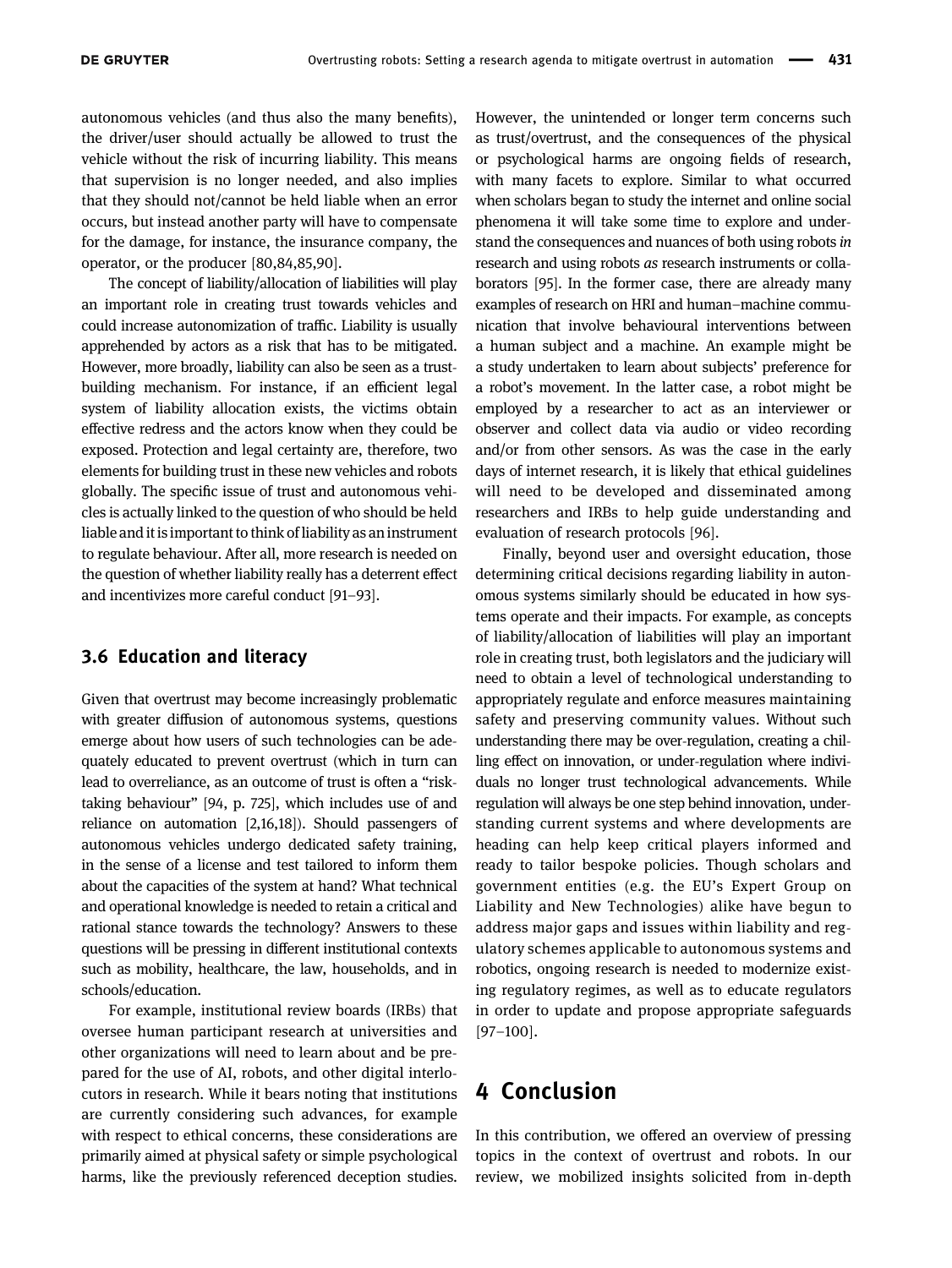conversations from a multidisciplinary workshop on the topic, held at a leading robotics conference. The participants brought in their expertise, which allowed us to formulate a forward-looking research agenda.

In light of the increasing use of automated systems, both embodied and disembodied, overtrust is becoming an ever more important topic. However, our overview shows how the overtrust literature has so far been mostly confined to HRI research and psychological approaches. While philosophers, ethicists, engineers, lawyers, and social scientists more generally have a lot to say about trust and technology, conceptual clarity and a shared framework for approaching overtrust are missing. In this article, our goal was not to provide an overarching framework but rather to encourage further dialogue from an interdisciplinary perspective, integrating diverse literature and providing a ground for common understanding. Our research agenda centres around the following six topics:

First, the need for multidisciplinary definitions: While we loosely converged on a mutual understanding of overtrust as a gap between the real constraints of an automated system and its expected performance, we had to acknowledge that trust is a very complex and elusive construct. Scholars have offered dozens of definitions of trust, stressing aspects such as risk, vulnerability, (lack of) control, and expectation. The plurality of (sometimes diverging) understandings naturally complicates a common ground. We agreed that a relational perspective that focuses quite strongly and descriptively, but not exclusively, on rational dynamics and reliance is fruitful. The need for multidisciplinary definitions will stay relevant in the future and empirical research could try to systematically map and consolidate existing scholarship (e.g. through a systematic literature review on overtrust).

Second, addressing deception by robots: Beyond conceptual clarification, understanding the link between overtrust and deception is a key aspiration for the community. Deception has emerged as an important topic in robotics research. However, it is not necessarily bad, as we have argued that deception may both be a cause of and cure for overtrust in robots. However, what are the short-term and long-term implications if deception deliberately exploits people's overtrust in robots? Robot deception may lead to a corrosion of trust and cooperation between humans [[5](#page-11-0)], an argument in line with Danaher's examination of robots as catalysts for moral revolutions [[58](#page-12-17)]. Regardless of the long-term consequences, the short-term consequences of robot deception are both real and important, and more attention should be directed towards understanding and mitigating the potential negative consequences of such deception [[63](#page-12-22)]. Simultaneously,

deception may both be unavoidable and beneficial as well, which suggests a need to focus on balancing the good against the good in this case.

Third, addressing anthropomorphization: In social robotics, anthropomorphization is an important research theme, showing the close relation between a robot's design, embodiment, and its affordances, including its perception with aspects such as social bonding, social presence, trust, and overtrust. We have discussed the ambivalence of anthropomorphization and overtrust. Users might trust human-like robots too much because they are perceived as sentient, and such sentience might be construed as reliable, benevolent, and honest. By contrast, users might trust machine-like robots too much because they see machines as more capable and unbiased than humans. With complex systems, both a tendency for overreliance in the form of a machine heuristic [[101](#page-13-20)] and underreliance in the form of algorithm aversion [[102](#page-13-21)] have been demonstrated. Future research ought to assess under which conditions anthropomorphization produces overtrust.

Fourth, mapping the ecosystem: Robots and autonomous systems are at the crossroads of products and services and embody a complex landscape of actors and cyber–physical components which interact with each other [[71](#page-12-30)[,72](#page-12-31)]. Fostering trust in such smart and connected artefacts/systems should not be limited to the standalone object or service itself, but should rather cover the entire socio-technical ecosystem in which they are embedded. Conversely, the issue of overtrusting robots and autonomous systems should also extend to this complex socio-technical environment. It is therefore important for further research to better identify and map the numerous actors, components, and functions involved in robots and autonomous systems, as well as more clearly delineate and understand the multilayered interactions within these ecosystems. Such an endeavour will be crucial for assessing the inherent risks associated with these robots and autonomous systems. This should allow to both adequately foster societal trust and help bridge the gap between the perceived and actual risks, therefore mitigating potential overtrust invested in them.

Fifth, liability: From a legal perspective, overtrust in technology is closely tied to questions of liability – or who should be responsible for addressing the damage caused by a robot or autonomous system. Our analysis has shown that existing liability regimes are partly suitable to deal with overtrust in robots, including autonomous vehicles. Fault-based liability regimes, however, might not be sufficient. Alternative liability regimes, such as the EU Product Liability Directive or liability for defective items will gain importance [[89](#page-13-9)[,90](#page-13-12)]. Future research could look more closely at the interplay between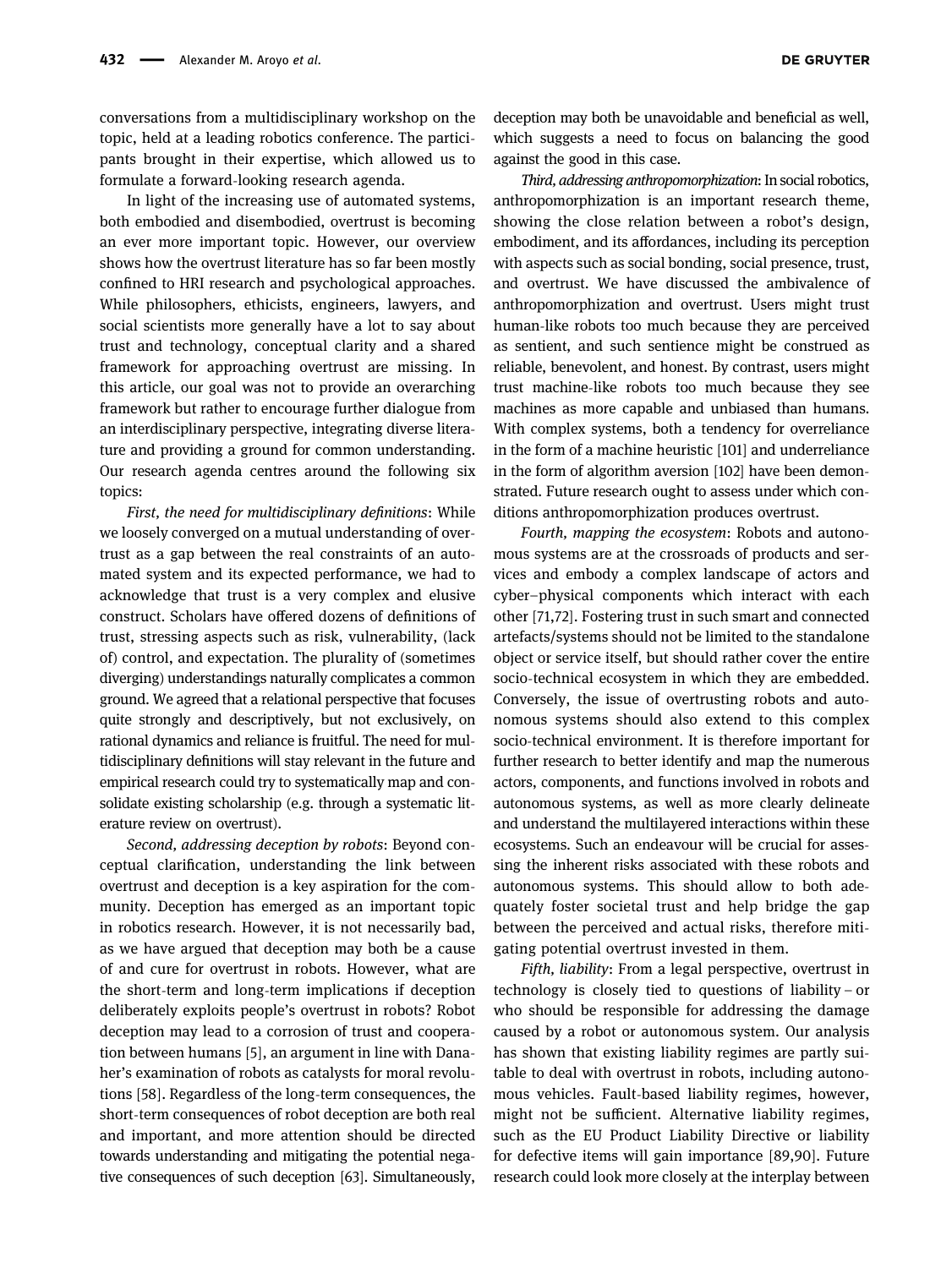(over)trust and legal responsibility. An evaluation of current liability mechanisms' failures/limitations in leveraging an optimal level of trust in these disruptive artefacts should be considered. Conversely, an assessment of the liability implications of overtrusting such technologies should be carried out. Finally, in light of these assessments, and pending findings, further research could extend to considering normative evolutions which would address some of the identified hurdles.

Sixth, education and literacy: Finally, we identified a need to include the topic of overtrust more strongly in curricula and literacy initiatives. Robotics programs at higher education institutions could integrate some of the aspects discussed above in their curricula to reflect consciously on overtrust in design. However, literacy should also be promoted in other settings where robots and autonomous systems are developed, employed, and regulated. User manuals could stress overtrust as a safety risk and convey accessible information on the benefits as well as downsides of overtrust with the specific robot. From a research ethics point-of-view, new considerations arise when robots are used for data collection as relatively autonomous agents (in the sense of an interviewer or social scientist). IRBs should familiarize themselves with the latest developments in this regard. Finally, regulators and policymakers should likewise be prepared for the level of sophistication required to appropriately analyse such emerging technologies.

Our interest in overtrust aligns with the European Commission's focus on trust and trustworthiness in the context of AI [[1](#page-10-0)]. Technical, legal, and social solutions to overtrust should be given joint consideration as technologies such as autonomous vehicles enter the mainstream. From a technological standpoint, value-sensitive design could prevent users from overtrusting robots and show the inherent uncertainties and constraints in autonomous decision-making. In addition, teachings from research on transparency and trust in the context of robots and AI could come in handy [[8](#page-11-3),[32](#page-11-26),[103](#page-13-22)]. From a legal/policy perspective, diligent certification, updating liability regimes with clear mechanisms, and consistently applying sectoral regulation are crucial to ensuring that overtrust does not become too much of a problem. While current legal regimes are ultimately capable of handling harms caused by robots, modernization in interpretation and regulation are crucial to continue evolving and responding to the legal challenges posed by robotics. Finally, and from a social point-of-view, literacy initiatives, as discussed in previous sections, and meaningful expectation management among robot vendors and operators could mitigate overtrust. All in all, addressing overtrust in HRI demands a multi-level analysis ranging

from the technical, individual, and societal levels. Consequently, further research efforts examining overtrust should comprehensively address the interplay between different levels as such an undertaking is essential to understand the impact of this phenomenon on society holistically.

Funding information: Orian Dheu received funding from the European Union's Horizon 2020 Research and Innovation – Marie Skłodowska-Curie actions program under the Safer Autonomous Systems (SAS) project, grant agreement no. 812.788: [https://etn](https://etn-sas.eu/)-sas.eu/. This publication reflects only the author's view, exempting the European Union from any liability. Eduard Fosch-Villaronga received funding from the LEaDing Fellows Marie Curie COFUND fellowship, a project funded by the European Union's Horizon 2020 research and innovation program under the Marie Skłodowska-Curie Grant Agreement No. 707404. Aurelia Tamò-Larrieux received funding from the International Postdoctoral Fellowship grant, University of St. Gallen, Switzerland: project number 1031564. Christoph Lutz received funding from the Research Council of Norway under grant agreement 275347 "Future Ways of Working in the Digital Economy." Mads Solberg's contribution was supported by grant no. 285216 from the Regional Research Fund of Central-Norway. Researchers of the SIRRL Laboratory at University of Waterloo are supported in part thanks to funding from the Canada 150 Research Chairs Program.

Author contributions: The authors are listed in alphabetical order.

Conflict of interest: Authors state no conflict of interest.

Data availability statement: Data sharing is not applicable to this article as no datasets were generated or analysed during the current study.

## References

- <span id="page-10-0"></span>[1] European Commission, "On artificial intelligence − a European approach to excellence and trust," European Commission. Available [https://ec.europa.eu/info/publications/white](https://ec.europa.eu/info/publications/white-paper-artificial-intelligence-european-approach-excellence-and-trust_en)-paperartificial-[intelligence](https://ec.europa.eu/info/publications/white-paper-artificial-intelligence-european-approach-excellence-and-trust_en)-european-approach-excellence-and-trust\_en
- <span id="page-10-1"></span>[2] J. D. Lee and K. A. See, "Trust in automation: designing for appropriate reliance," Hum. Factors J. Hum. Factors Ergonom Soc., vol. 46, no. 1, pp. 50–80, 2004.
- <span id="page-10-2"></span>[3] D. Meyerson, K. E. Weick, and R. M. Kramer, "Swift trust and temporary groups," in Trust Organizations: Frontiers of Theory and Research, T. Tyler, Ed., California, US: SAGE Publications, Inc, 1996, pp. 166–195.
- <span id="page-10-3"></span>[4] P. A. Hancock, D. R. Billings, K. E. Schaefer, J. Y. Chen, E. J. de Visser, and R. Parasuraman, "A meta-analysis of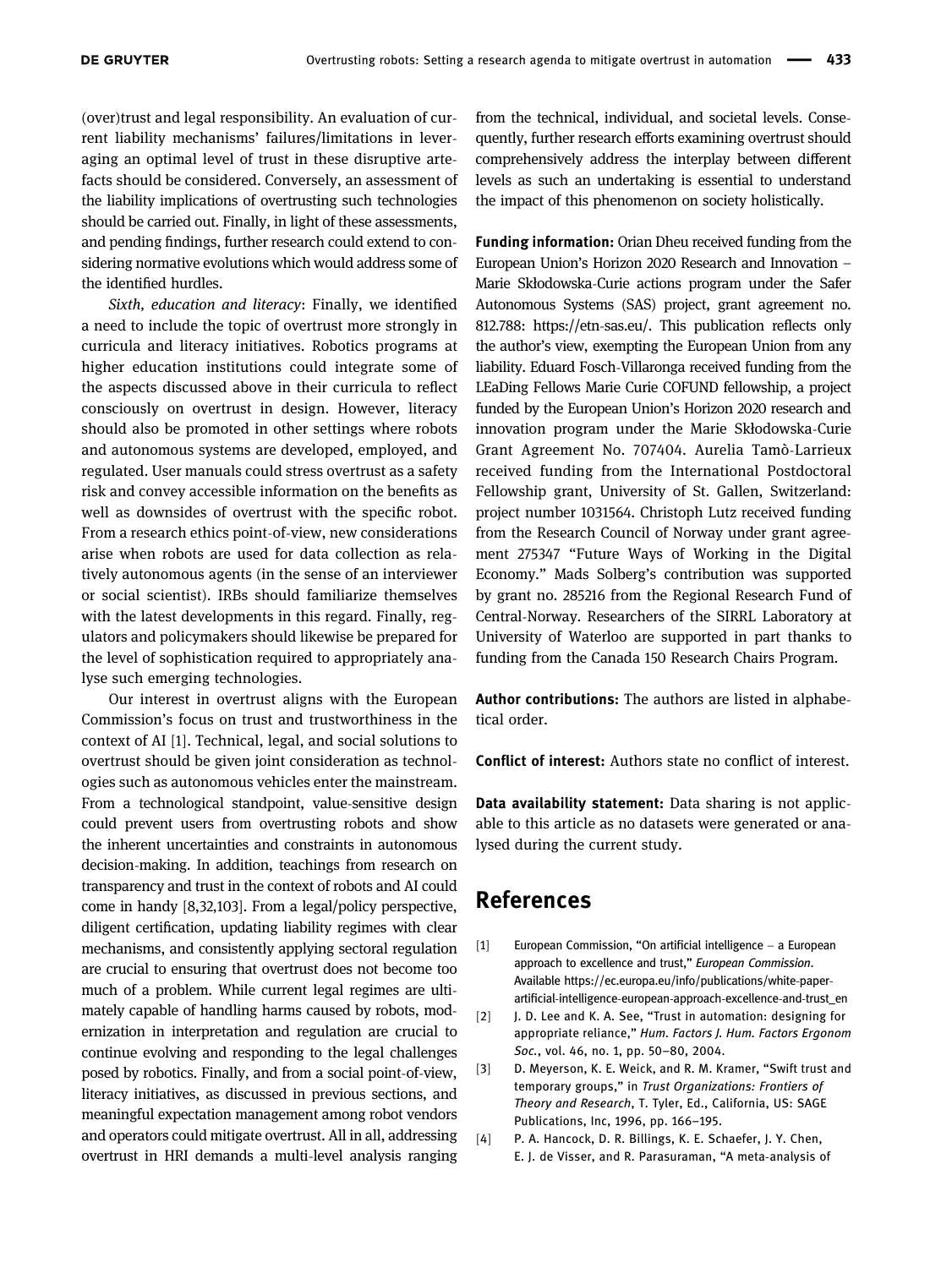factors affecting trust in human-robot interaction," Hum. Factors, vol. 53, no. 5, pp. 517–527, 2011.

- <span id="page-11-0"></span>[5] H. S. Sætra, "Social robot deception and the culture of trust," Paladyn J. Behav. Robot., vol. 12, no. 1, pp. 276–286, 2021.
- <span id="page-11-1"></span>[6] E. E. Levine and M. E. Schweitzer, "Prosocial lies: When deception breeds trust," Organ. Behav. Hum. Decis. Process., vol. 126, pp. 88–106, 2015.
- <span id="page-11-2"></span>[7] S. C. Robinson, "Trust, transparency, and openness: How inclusion of cultural values shapes Nordic national public policy strategies for artificial intelligence (AI)," Technol. Soc., vol. 63, art. 101421, 2020.
- <span id="page-11-3"></span>[8] H. Felzmann, E. Fosch-Villaronga, C. Lutz, and A. Tamò-Larrieux, "Transparency you can trust: Transparency requirements for artificial intelligence between legal norms and contextual concerns," Big Data Soc., vol. 6, no. 1, pp. 1–14, 2019.
- <span id="page-11-4"></span>[9] R. Parasuraman and V. Riley, "Humans and automation: use, misuse, disuse, abuse," Hum. Factors, vol. 39, no. 2, pp. 230–253, 1997.
- <span id="page-11-5"></span>[10] High Level Expert Group on AI, "Ethics guidelines for trustworthy AI," European Commission, 2020. Available: [https://](https://op.europa.eu/en/publication-detail/-/publication/d3988569-0434-11ea-8c1f-01aa75ed71a1) [op.europa.eu/en/publication](https://op.europa.eu/en/publication-detail/-/publication/d3988569-0434-11ea-8c1f-01aa75ed71a1)-detail/-/publication/ d3988569-0434-11ea-8c1f-[01aa75ed71a1](https://op.europa.eu/en/publication-detail/-/publication/d3988569-0434-11ea-8c1f-01aa75ed71a1)
- <span id="page-11-6"></span>[11] P. Robinette, W. Li, R. Allen, A. M. Howard, and A. R. Wagner, "Overtrust of robots in emergency evacuation scenarios," in 11th ACM/IEEE International Conference on Human-Robot Interaction (HRI), 2016.
- <span id="page-11-7"></span>[12] A. R. Wagner, J. Borenstein, and A. Howard, "Overtrust in the robotic age," Commun. ACM, vol. 61, no. 9, pp. 22–24, 2018.
- <span id="page-11-8"></span>[13] K. L. Mosier, M. Dunbar, L. McDonnell, L. J. Skitka, M. Burdick, and B. Rosenblatt, "Automation bias and errors: Are teams better than individuals?," Proc. Hum. Factors Ergonom. Soc. Ann. Meet., vol. 42, no. 3, pp. 201–205, 1998.
- <span id="page-11-9"></span>[14] M. Itoh, "Toward overtrust-free advanced driver assistance systems," Cognit. Technol. Work., vol. 14, no. 1, pp. 51–60, 2012.
- <span id="page-11-10"></span>[15] M. Moray and T. Inagaki, "Attention and complacency," Theor. Issues Ergonom. Sci., vol. 1, no. 4, pp. 354–365, 2000.
- <span id="page-11-11"></span>[16] K. E. Schaefer, J. Y. Chen, J. L. Szalma, and P. A. Hancock, "A meta-analysis of factors influencing the development of trust in automation," Hum. Factors, vol. 58, no. 3, pp. 377–400, 2016.
- [17] B. M. Muir, "Trust between humans and machines, and the design of decision aids," Int. J. Man-Machine Stud., vol. 27, no. 5–6, pp. 527–539, 1987.
- <span id="page-11-12"></span>[18] M. T. Dzindolet, S. A. Peterson, R. A. Pomranky, L. G. Pierce, and H. P. Beck, "The role of trust in automation reliance," Int. J. Human-Computer Stud., vol. 58, no. 6, pp. 697–718, 2003.
- <span id="page-11-13"></span>[19] M. Itoh, G. Abe, and K. Tanaka, "Trust in and use of automation: their dependence on occurrence patterns of malfunctions," in IEEE SMC'99 Conference Proceedings, 1999 IEEE International Conference on Systems, Man, and Cybernetics (Cat. No. 99CH37028), vol. 3, 1999, pp. 715–720.
- <span id="page-11-14"></span>[20] B. M. Muir and N. Moray, "Trust in automation. Part II. Experimental studies of trust and human intervention in a process control simulation," Ergonomics, vol. 39, no. 3, pp. 429–460, 1996.
- <span id="page-11-15"></span>[21] I. Gaudiello, E. Zibetti, S. Lefort, M. Chetouani, and S. Ivaldi, "Trust as indicator of robot functional and social acceptance. An experimental study on user conformation to iCub answers," Comput Hum. Behav., vol. 61, pp. 633–655, 2016.
- <span id="page-11-16"></span>[22] M. Salem, G. Lakatos, F. Amirabdollahian, and K. Dautenhahn, "Would you trust a (faulty) robot?," in Proceedings of the Tenth Annual ACM/IEEE International Conference on Human-Robot Interaction, 2015.
- <span id="page-11-17"></span>[23] J. J. Trinckes, Jr., The Definitive Guide to Complying with the HIPAA/HITECH Privacy and Security Rules, Boca Raton, FL: CRC Press, 2013.
- <span id="page-11-18"></span>[24] K. D. Mitnick, The Art of Deception: Controlling the Human Element of Security, New York: Wiley, 2003.
- <span id="page-11-19"></span>[25] B. Postnikoff and I. Goldberg, "Robot social engineering," in Companion of the 2018 ACM/IEEE International Conference on Human-Robot Interaction, 2018.
- <span id="page-11-20"></span>[26] S. Booth, J. Tompkin, H. Pfister, J. Waldo, K. Gajos, and R. Nagpal, "Piggybacking robots," in Proceedings of the 2017 ACM/IEEE International Conference on Human-Robot Interaction, 2017.
- <span id="page-11-21"></span>[27] A. M. Aroyo, F. Rea, G. Sandini, and A. Sciutti, "Trust and social engineering in human robot interaction: Will a robot make you disclose sensitive information, conform to its recommendations or gamble?," IEEE Robot. Autom. Lett., vol. 3, no. 4, pp. 3701–3708, 2018.
- <span id="page-11-22"></span>[28] A. M. Aroyo, T. Kyohei, T. Koyama, H. Takahashi, F. Rea, A. Sciutti, et al., "Will people morally crack under the authority of a famous wicked robot?," in 27th IEEE International Symposium on Robot and Human Interactive Communication (RO-MAN), 2018.
- <span id="page-11-23"></span>[29] J. Borenstein, A. R. Wagner, and A. Howard, "Overtrust of pediatric health-care robots: A preliminary survey of parent perspectives," IEEE Robot. Autom. Mag., vol. 25, no. 1, pp. 46–54, 2018.
- <span id="page-11-24"></span>[30] European Commission, Proposal for a Regulation on AI, AI Act, 2021. Available: https://eur-[lex.europa.eu/legal](https://eur-lex.europa.eu/legal-content/EN/TXT/?uri=CELEX%3A52021PC0206)content/EN/TXT/?uri=[CELEX%3A52021PC0206](https://eur-lex.europa.eu/legal-content/EN/TXT/?uri=CELEX%3A52021PC0206)
- <span id="page-11-25"></span>[31] A. Martinetti, P. Chemweno, K. Nizamis, and E. Fosch-Villaronga, "Redefining safety in light of human-robot interaction: A critical review of current standards and regulations," Front. Chem. Eng., vol. 3, art. 666237, 2021.
- <span id="page-11-26"></span>[32] H. Felzmann, E. Fosch-Villaronga, C. Lutz, and A. Tamò-Larrieux, "Towards transparency by design for artificial intelligence," Sci. Eng. Ethics, vol. 26, no. 6, pp. 3333–3361, 2020.
- <span id="page-11-27"></span>[33] G. Becker, "A theory of social interactions," J. Political Econom., vol. 82, pp. 1063–1091, 1974.
- <span id="page-11-28"></span>[34] G. Simmel, The Sociology of Georg Simmel, New York: Free Press, 1950.
- <span id="page-11-29"></span>[35] J. S. Coleman, Foundations of Social Theory, Cambridge, MA: Harvard University Press, 1990.
- <span id="page-11-30"></span>[36] D. Gambetta, Trust: Making and Breaking Co-operative Relations, Oxford: Basil Blackwell, 1988.
- <span id="page-11-31"></span>[37] P. Bourdieu, "The forms of capital," in Education: Culture, Economy, and Society, A. H. Halsey, H. Lauder, P. Brown, and A. S. Wells, Eds, Oxford: Oxford University Press, 1997.
- <span id="page-11-32"></span>[38] F. Fukuyama, Trust: The Social Virtues and the Creation of Prosperity, London: Hamish Hamilton, 1995.
- <span id="page-11-33"></span>[39] S. Jones, "People, things, memory and human-machine communication," Int. J. Media Cult. Politics, vol. 10, no. 3, pp. 245–258, 2014.
- [40] A. L. Guzman, "The messages of mute machines: Humanmachine communication with industrial technologies," Commun. + 1, vol. 5, no. 1, art. 4, 2016.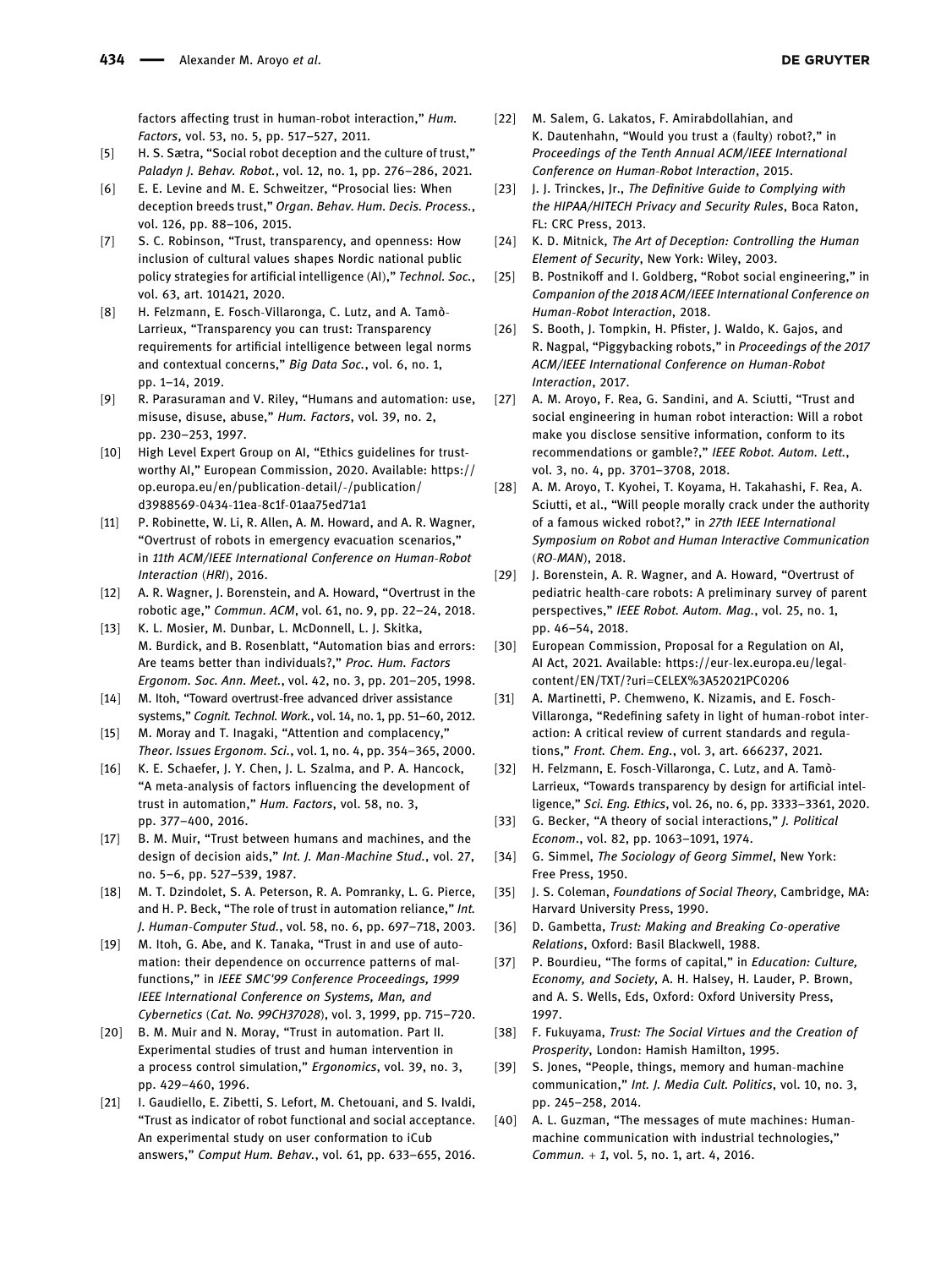- <span id="page-12-0"></span>[41] A. L. Guzman, "What is human-machine communication, anyway," in Human-Machine Communication: Rethinking Communication, Technology, and Ourselves, A. Guzman, Ed., Bern: Peter Lang, 2018, pp. 1–28.
- <span id="page-12-1"></span>[42] E. Keymolen, "Opinions when cities become smart, is there still place for trust?," Eur. Data Prot. Law Rev., vol. 5, no. 2, pp. 156–159, 2019.
- <span id="page-12-2"></span>[43] D. M. Rousseau, S. B. Sitkin, R. S. Burt, and C. Camerer, "Not so different after all: A cross-discipline view of trust," Acad. Manag. Rev., vol. 23, no. 3, pp. 393–404, 1998.
- <span id="page-12-3"></span>[44] G. M. Bounds and N. Malyshev, OECD Reviews of Regulatory Reform Risk and Regulatory Policy: Improving the Governance of Risk, Paris: OECD Publishing, 2010.
- <span id="page-12-4"></span>[45] R. R. Hoffman, M. Johnson, J. M. Bradshaw, and A. Underbrink, "Trust in automation," IEEE Intell. Syst., vol. 28, no. 1, pp. 84–88, 2013.
- <span id="page-12-5"></span>[46] K. Siau and W. Wang, "Building trust in artificial intelligence, machine learning, and robotics," Cut. Bus. Technol. J., vol. 31, no. 2, pp. 47–53, 2018.
- <span id="page-12-6"></span>[47] A. Sharkey and N. Sharkey, "Children, the elderly, and interactive robots," IEEE Robot. Autom. Mag., vol. 18, no. 1, pp. 32–38, 2011.
- <span id="page-12-7"></span>[48] S. C. Levinson, "Natural forms of purposeful interaction among humans: What makes interaction effective?," in Interactive Task Learning: Humans, Robots, and Agents Acquiring New Tasks through Natural Interactions, K. A. Gluck, J. E. Laird, Eds, Cambridge, MA: MIT Press, 2019, pp. 111–126.
- <span id="page-12-8"></span>[49] B. Reeves and C. Nass, The Media Equation: How People Treat Computers, Television, and New Media like Real People, Cambridge, United Kingdom: Cambridge University Press, 1996.
- <span id="page-12-9"></span>[50] E. J. de Visser, S. S. Monfort, R. McKendrick, M. A. Smith, P. E. McKnight, F. Krueger, et al., "Almost human: Anthropomorphism increases trust resilience in cognitive agents," J. Exp. Psychol Appl., vol. 22, no. 3, pp. 331–349, 2016.
- <span id="page-12-10"></span>[51] A. R. Wagner and R. C. Arkin, "Acting deceptively: Providing robots with the capacity for deception," Int. J. Soc. Robot., vol. 3, no. 1, pp. 5–26, 2011.
- <span id="page-12-11"></span>[52] R. Hertwig and A. Ortmann, "Deception in experiments: Revisiting the arguments in its defense," Ethics Behav., vol. 18, no. 1, pp. 59–92, 2008.
- <span id="page-12-12"></span>[53] P. Baxter, J. Kennedy, E. Senft, S. Lemaignan and T. Belpaeme, "From characterising three years of HRI to methodology and reporting recommendations," in 11th ACM/IEEE International Conference on Human-Robot Interaction (HRI), 2016.
- <span id="page-12-13"></span>[54] L. Riek, "Wizard of Oz studies in HRI: a systematic review and new reporting guidelines," J. Human-Robot Interact., vol. 1, no. 1, pp. 119–136, 2012.
- <span id="page-12-14"></span>[55] M. Alač, J. Movellan, and F. Tanaka, "When a robot is social: Spatial arrangements and multimodal semiotic engagement in the practice of social robotics," Soc. Stud. Sci., vol. 41, no. 6, pp. 893–926, 2011.
- <span id="page-12-15"></span>[56] M. Alač, "Moving android: On social robots and body-ininteraction," Soc. Stud. Sci., vol. 39, no. 4, pp. 491–528, 2009.
- <span id="page-12-16"></span>[57] J. Shim and R. C. Arkin, "A taxonomy of robot deception and its benefits in HRI," in 2013 IEEE International Conference on Systems, Man, and Cybernetics, 2013.
- <span id="page-12-17"></span>[58] J. Danaher, "Robot betrayal: A guide to the ethics of robotic deception," Ethics Inf. Technol., vol. 22, no. 2, pp. 117–128, 2020.
- <span id="page-12-18"></span>[59] M. Coeckelbergh, "Are emotional robots deceptive?," IEEE Trans. Affect. Comput., vol. 3, no. 4, pp. 388–393, 2011.
- <span id="page-12-19"></span>[60] E. Short, J. Hart, M. Vu, and B. Scassellati, "No fair!! An interaction with a cheating robot," in 5th ACM/IEEE International Conference on Human-Robot Interaction (HRI), 2010.
- <span id="page-12-20"></span>[61] E. E. Levine and M. E. Schweitzer, "Prosocial lies: When deception breeds trust," Organ. Behav. Hum. Decis. Process., vol. 126, pp. 88–106, 2015.
- <span id="page-12-21"></span>[62] H. Admoni and B. Scassellati, "Social eye gaze in humanrobot interaction: a review," J. Human-Robot Interact., vol. 6, no. 1, pp. 25–63, 2017.
- <span id="page-12-22"></span>[63] A. Sharkey and N. Sharkey, "We need to talk about deception in social robotics!," Ethics Inf. Technol., pp. 1–8, 2020. doi: 10.1007/s10676-020-09573-9.
- <span id="page-12-23"></span>[64] C. Lutz, M. Schöttler, and C. P. Hoffmann, "The privacy implications of social robots: Scoping review and expert interviews," Mob. Media Commun., vol. 7, no. 3, pp. 412–434, 2019.
- <span id="page-12-24"></span>[65] K. Darling, "'Who's Johnny?' Anthropomorphic framing in human-robot interaction, integration, and policy," Robot Ethics 2.0, P. Lin, K. Abney, and R. Jenkins, Eds, Oxford: Oxford University Press, 2017, pp. 173–192.
- <span id="page-12-25"></span>[66] D. Leyzberg, S. Spaulding, M. Toneva, and B. Scassellati, "The physical presence of a robot tutor increases cognitive learning gains," Proc. Annu. Meet. Cognit. Sci. Soc., vol. 34, pp. 1882–1887, 2012.
- <span id="page-12-26"></span>[67] C. Sinoo, S. van der Pal, O. A. Blanson Henkemans, A. Keizer, B. P. B. Bierman, R. Looije, et al., "Friendship with a robot: Children's perception of similarity between a robot's physical and virtual embodiment that supports diabetes selfmanagement," Patient Educ. Counseling, vol. 101, no. 7, pp. 1248–1255, 2018.
- <span id="page-12-27"></span>[68] H. S. Sætra, "The parasitic nature of social AI: Sharing minds with the mindless," Integr. Psychol Behav. Sci., vol. 54, no. 2, pp. 308–326, 2020.
- <span id="page-12-28"></span>[69] H. Admoni and B. Scassellati, "Social eye gaze in humanrobot interaction: a review," J. Human-Robot Interact., vol. 6, no. 1, pp. 25–63, 2017.
- <span id="page-12-29"></span>[70] K. S. Haring, C. Mougenot, F. Ono, and K. Watanabe, "Cultural differences in perception and attitude towards robots," Int. J. Affect. Eng., vol. 13, no. 3, pp. 149–157, 2014.
- <span id="page-12-30"></span>[71] E. Fosch-Villaronga and C. Millard, "Cloud robotics law and regulation," Robot. Autonom Syst., vol. 119, pp. 77–91, 2019.
- <span id="page-12-31"></span>[72] C. Lutz and A. Tamò, "Communicating with robots: ANTalyzing the interaction between healthcare robots and humans with regards to privacy," in Human-Machine Communication: Rethinking Communication, Technology, and Ourselves, A. Guzman, Ed., Bern: Peter Lang, 2018, pp. 145–165.
- <span id="page-12-32"></span>[73] A. Hepp, "Artificial companions, social bots and work bots: communicative robots as research objects of media and communication studies," Media Cult. Soc., vol. 42, no. 7–8, pp. 1410–1426, 2020.
- <span id="page-12-33"></span>[74] D. H. McKnight, V. Choudhury, and C. Kacmar, "Developing and validating trust measures for e-commerce: An integrative typology," Inf. Syst. Res., vol. 13, no. 3, pp. 334–359, 2002.
- <span id="page-12-34"></span>[75] B. C. Kok and H. Soh, "Trust in robots: challenges and opportunities," Curr. Robot. Rep., vol. 1, no. 4, pp. 297–309, 2020.